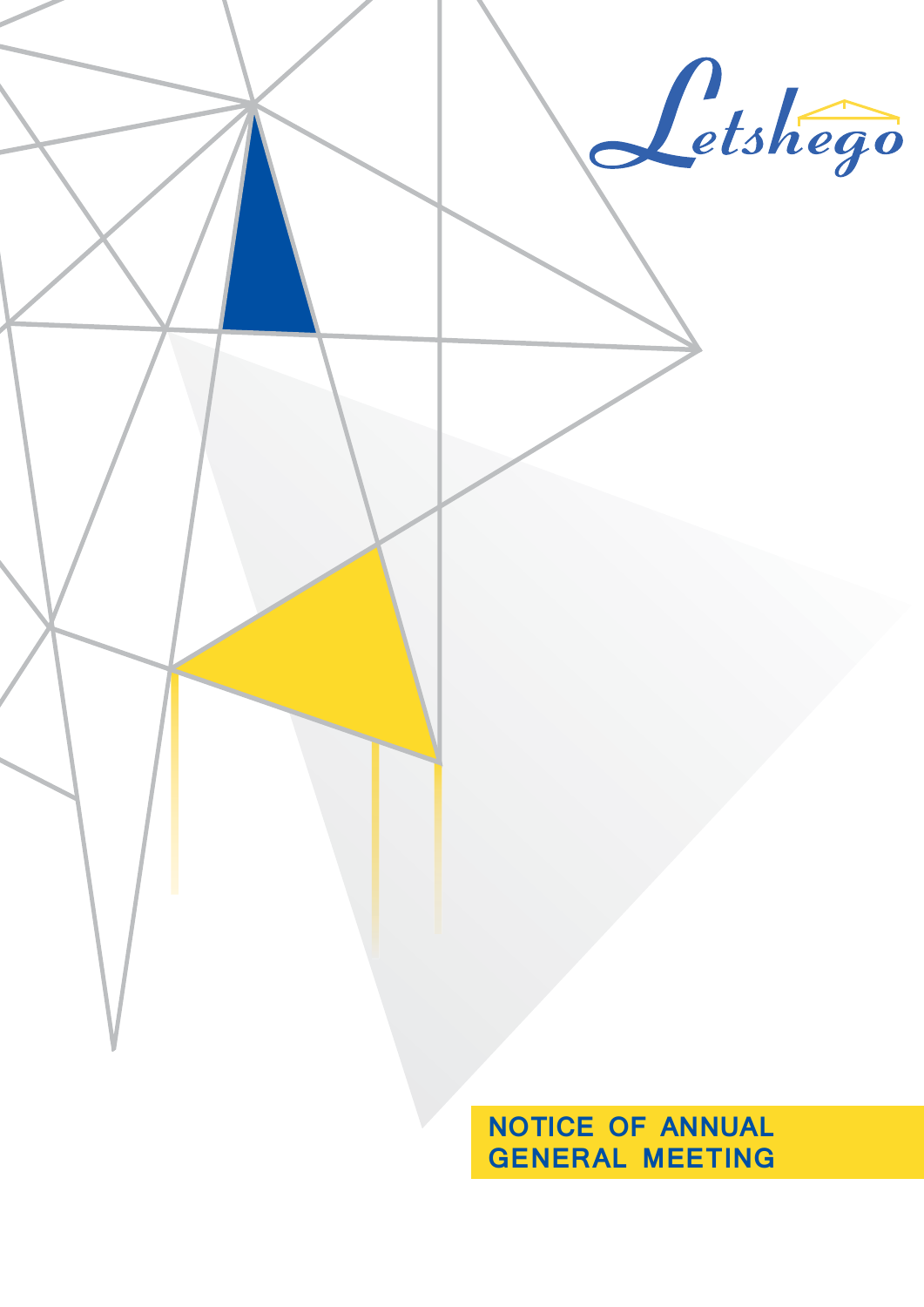# Notice of Annual general Meeting



Notice is hereby given that the 16th Annual General Meeting of the Shareholders of Letshego Holdings Limited will be held at Lansmore Hotel on Wednesday 27 May 2015 at 4.30pm, with registration to commence at 4.00pm for the following purposes:

### **ORDINARY BUSINESS**

To consider and adopt the following ordinary resolutions:

#### **1. Resolution 1**

To receive, consider and adopt the annual financial statements for the period ended 31 December 2014 together with the Directors' and auditor's reports thereon.

#### **2. Resolution 2**

To ratify the dividends declared and paid during the period being an interim dividend of 8.5 thebe per share paid to Shareholders on or around 24 October 2014 and a final dividend of 8.0 thebe per share paid to shareholders on or around 27 March 2015.

#### **3. Resolution 3**

#### **Directors**

Messrs J A Burbidge, I M Mohammed and S D Price who retire in accordance with Article 19.9 of the Constitution. Messrs J A Burbidge, G H van Heerde and S D Price being eligible, offer themselves for re-election.

- **3a.** To confirm the re-election of Mr J A Burbidge who retires in accordance with Article 19.9 of the Constitution and being eligible, offer himself for re-election.
- **3b.** To confirm the re-election of Mr G H van Heerde who retires in accordance with Article 19.9 of the Constitution and being eligible, offer himself for re-election.
- **3c.** To confirm the re-election of Mr S D Price who retires in accordance with Article 19.9 of the Constitution and being eligible, offer himself for re-election.

#### **4 Resolution 4**

To approve the remuneration of the Directors for the past financial period as disclosed in Notes 17 and 18 to the Annual Financial Statements in the Annual Report.

#### **5. Resolution 5**

To approve the remuneration of the auditors for the past financial period as disclosed in Note 18 to the Annual Financial Statements in the Annual Report.

#### **6. Resolution 6**

To ratify the appointment of PwC as external auditors for the ensuing year in place of KPMG.

#### **7. Resolution 7**

To consider and adopt the following ordinary resolution as set out in clause 3.2.3 of the Circular:

*"THAT, subject to the Company's compliance with all rules, regulations, orders and guidelines made pursuant to the Companies Act, 2003, the provisions of the Company's Constitution and the Listing Requirements of the BSE, the Company be and is hereby authorised to the fullest extent permitted by law, to buy-back and then cancel at any*  time such amount of ordinary shares of no par value in the Company as may be determined by the Directors of the *Company from time to time through the BSE upon the terms and conditions that may be deemed fit and expedient in the interest of the Company ("Proposed Share Buy-Back") provided that:*

- *(a) The maximum number of shares which have may be purchased and then cancelled by the Company at any point of time pursuant to the Proposed Share Buy-Back shall not exceed ten percent (10%) of the total stated share capital of the Company for the time being quoted on the BSE; and*
- *(b) The maximum amount of funds to be allocated by the Company pursuant to the Proposed Share Buy-Back shall not exceed the sum of retained profits of the Company based on its latest financial statements available up to the date of a transaction pursuant to the Proposed Share Buy-Back.*

*THAT the shares purchased by the Company pursuant to the Proposed Share Buy-Back will be cancelled; and*

*THAT such authority shall commence upon the passing of this resolution, until the conclusion of the next annual general meeting of the Company or the expiry of the period within the next annual general meeting is required by law*  to be held unless revoked or varied by ordinary resolution of the shareholders of the Company in a general meeting *but so as not to prejudice the completion of a purchase made before the expiry date;*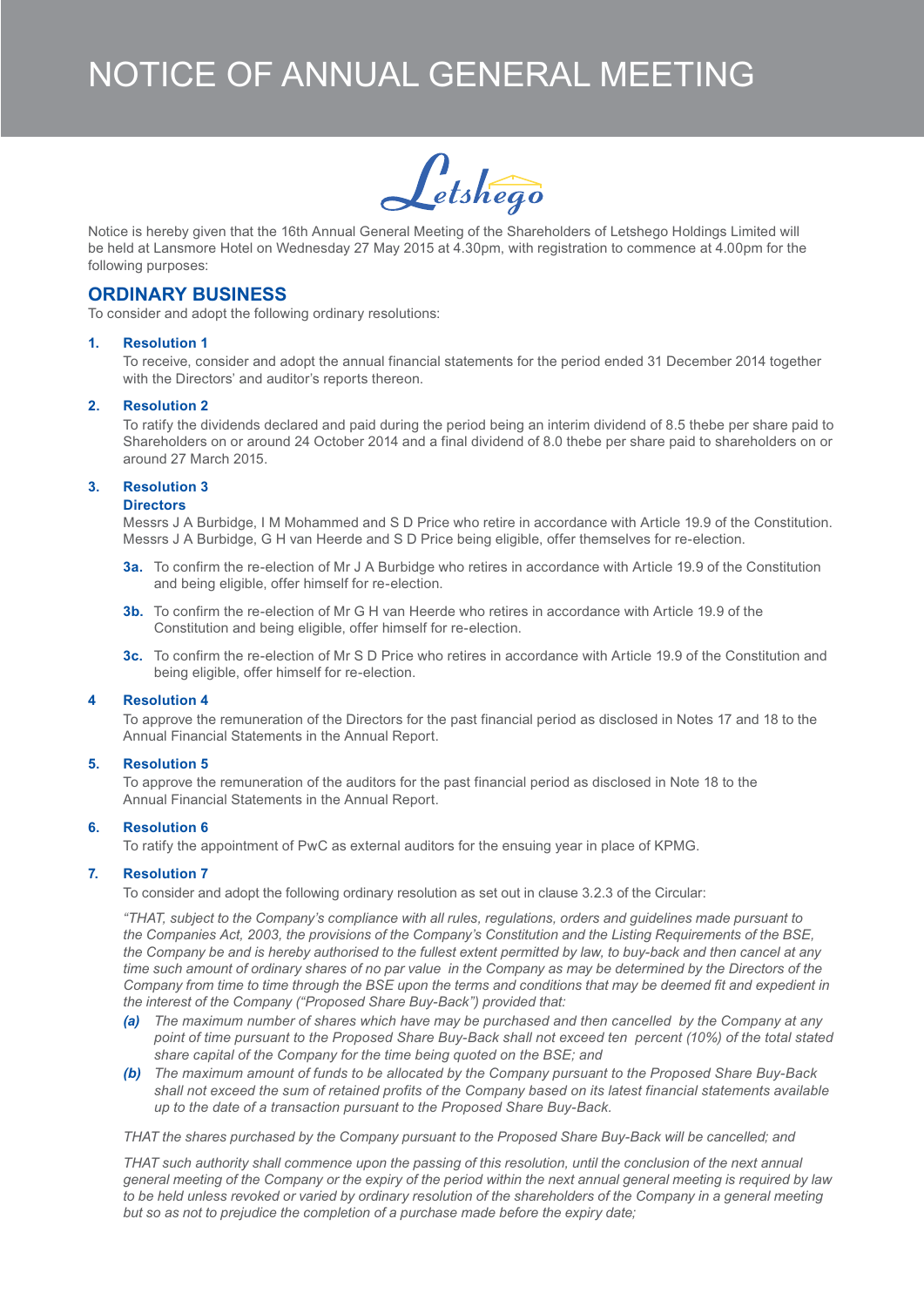*AND THAT the Directors of the Company be and are hereby authorised to take all steps as are necessary or expedient to implement or give effect to the Proposed Share Buy-Back with full powers to amend and/or assert to any conditions, modifications, variations or amendments (if any) as may be imposed by the relevant governmental/* regulatory authorities from time to time and with full power to do all such acts and things thereafter in accordance with the Companies Act, 2003, the provisions of the Company's constitution and the requirements of the BSE and all *other relevant governmental/regulatory authorities."*

## **SPECIAL BUSINESS**

To consider and adopt the following special resolution as set out in clause 3.2.3 of the Circular:

- **1.** "THAT, subject to the shareholders of Letshego approving the Share Buy Back Mandate and it being implemented, accordingly the Company be and is hereby authorised in terms of section 59 of the Companies Act to reduce its stated share capital as may be determined by the Directors of the Company from time to time upon the terms and conditions that may be deemed fit and expedient in the interest of the Company ("Reduction of Capital") provided that:
	- *(a) only a limit of 218,490,166 shares shall be reduced from a stated share capital of 2,184,901,665 shares such that post reduction the stated share capital would be 1,966,411,499 shares; and*
	- *(b) the reduction of capital will not result in the Company failing the solvency test as prescribed in terms of the Act.*

*THAT such authority shall commence upon the passing of this resolution, until the conclusion of the next annual general meeting of the Company or the expiry of the period within the next annual general meeting is required by law to be held unless revoked or varied by special resolution of the shareholders of the Company in a general meeting or*  extraordinary general meeting but so as not to prejudice the completion of the Reduction of Capital made before the *expiry date;*

*AND THAT the Directors of the Company be and are hereby authorised to take all steps as are necessary or expedient to implement or give effect to the Reduction of Capital with full powers to amend and/or assert to any conditions, modifications, variations or amendments (if any) as may be imposed by the relevant governmental/* regulatory authorities from time to time and with full power to do all such acts and things thereafter in accordance with the Companies Act, 2003, the provisions of the Company's constitution and the requirements of the BSE and all *other relevant governmental/regulatory authorities."*

#### **2. To transact other business which may be transacted at an Annual General Meeting**

#### **Proxies**

A shareholder entitled to attend and vote is entitled to appoint a proxy to attend, speak and vote in his/her stead. The person so appointed need not be a shareholder. Proxy forms should be deposited at Letshego Holdings Limited, 1st Floor, Letshego Place, Plot 22, Khama Crescent, The Mall, P.O. Box 381, Gaborone, not less than 48 hours before the meeting.

**By order of the board**

**D. Ndebele** *Secretary*

5 May 2015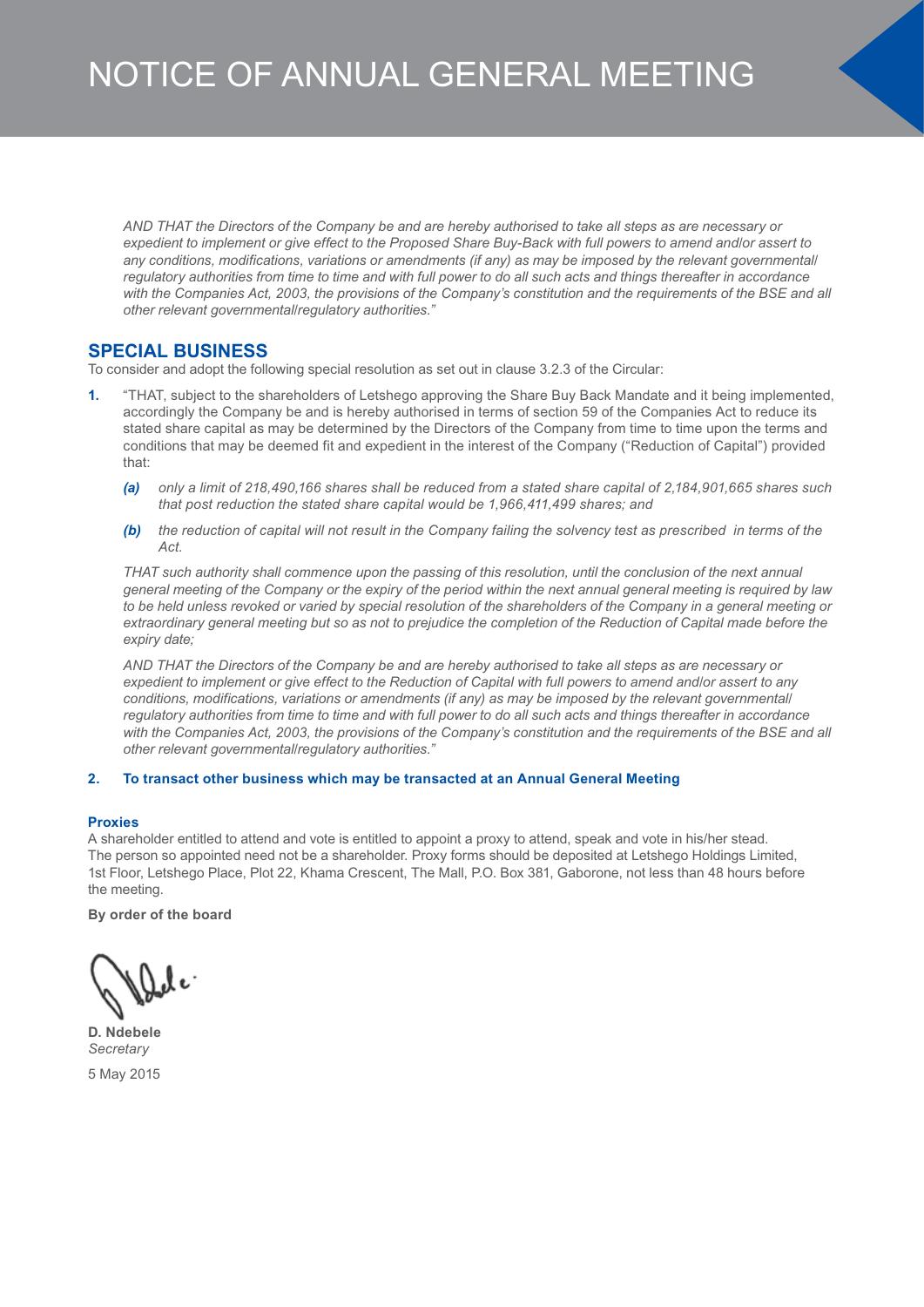LETSHEGO HOLDINGS LIMITED

etshego

Republic of Botswana Registration number: Co. 98/442 Date of incorporation: 4 March 1998

## **Form of Proxy**

For completion by holders of ordinary shares

(PLEASE READ THE NOTES OVERLEAF BEFORE COMPLETING THIS FORM)

For use at the Annual General Meeting of ordinary shareholders of the Company to be held at Lansmore Hotel on Wednesday 27 May 2015 at 4.30pm Registration commences at 4.00pm.

l/We

(name/s in block letters)

of (address)

being a member of Letshego Holdings Limited hereby appoint (see note 2)

#### Appoint (see note 2):

| . .          | or failing him/her, |
|--------------|---------------------|
| $\sim$<br>Z. | or failing him/her, |

3. The Chairman of the meeting,

as my/our proxy to act for me/us at the Annual General Meeting which will be held for the purpose of considering, and if deemed fit, passing with or without modification, the resolutions to be proposed thereat and at each adjournment thereof, and to vote for or against the resolutions and/or abstain from voting in respect of the Ordinary Shares registered in my/our name in accordance with the following instructions (see note 2):

|                               | <b>Number of Ordinary Shares</b> |                |                |
|-------------------------------|----------------------------------|----------------|----------------|
|                               | For                              | <b>Against</b> | <b>Abstain</b> |
| Ordinary resolution number 1  |                                  |                |                |
| Ordinary resolution number 2  |                                  |                |                |
| Ordinary resolution number 3a |                                  |                |                |
| Ordinary resolution number 3b |                                  |                |                |
| Ordinary resolution number 3c |                                  |                |                |
| Ordinary resolution number 4  |                                  |                |                |
| Ordinary resolution number 5  |                                  |                |                |
| Ordinary resolution number 6  |                                  |                |                |
| Ordinary resolution number 7  |                                  |                |                |
| Special resolution number 1   |                                  |                |                |
| Signed at                     | on this                          | day of         | 2015           |

#### **Signature**

Assisted by (where applicable)

Each shareholder is entitled to appoint one or more proxies (who need not be Member/s of the Company) to attend, speak and vote in place of that shareholder at the Annual General Meeting.

**Please read the notes on the reverse side hereof.**